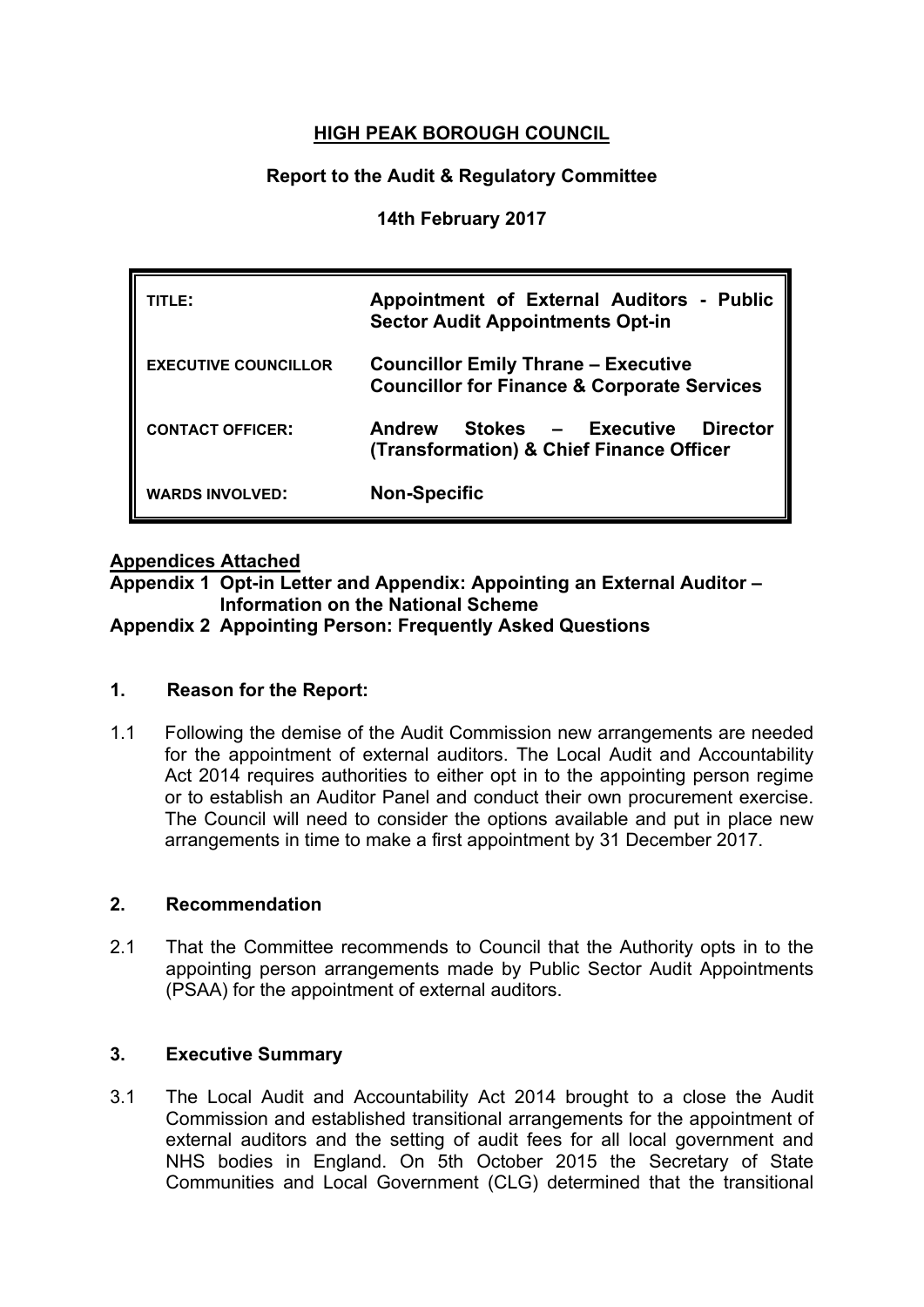arrangements for local government bodies would be extended by one year to also include the audit of the accounts for 2017/18.

- 3.2 When the current transitional arrangements come to an end on 31st March 2018 the Council will be able to move to local appointment of the auditor. There are three broad options open to the Council under the Local Audit and Accountability Act 2014 (the Act); to opt-in to an approved sector led body; establish an independent audit panel; or establish Joint Auditor Panel / local joint procurement arrangements.
- 3.3 In response to the consultation on the new arrangement, the LGA successfully lobbied for Councils to be able to 'opt-in' to a Sector Led Body (SLB) appointed by the Secretary of State under the Act. An SLB would have the ability to negotiate contracts with the firms nationally, maximising the opportunities for the most economic and efficient approach to procurement of external audit on behalf of the whole sector. A non-binding expression of interest in opting-in to a SLB was submitted to the LGA in April 2016, which was noted by this committee at the 25th May 2016 meeting.
- 3.4 In July 2016 PSAA were specified by the Secretary of State as an appointing person under regulation 3 of the Local Audit (Appointing Person) Regulations 2015. The appointing person is sometimes referred to as the sector led body and PSAA has wide support across most of local government.
- 3.5 The date by which authorities will need to opt in to the appointing person arrangements is 9th March 2017. Regulation 19 of the Local Audit (Appointing Person) Regulations 2015 requires that a decision to opt in must be made by Full Council (authority meeting as a whole). To comply with this regulation this Committee is asked to make the recommendation to Council.

### **4. How this report links to Corporate Priorities**

4.1 The most economic and efficient approach to procurement of external audit contributes to the effective use of financial and other resources to ensure value for money.

### **5. Options and Analysis**

- 5.1 To approve the Council opt-in to the appointing person arrangements made by Public Sector Audit Appointments (PSAA) for the appointment of external auditors *(Recommended)*. Opting-in will ensure the most efficient, timely and cost effective procurement of external audit.
- 5.2 Do not approve the Council opt-in to the appointing person arrangements made by Public Sector Audit Appointments (PSAA) for the appointment of external auditors *(Not Recommended)*. The Council will have to establish an independent audit panel which will be a more resource intensive and costly process.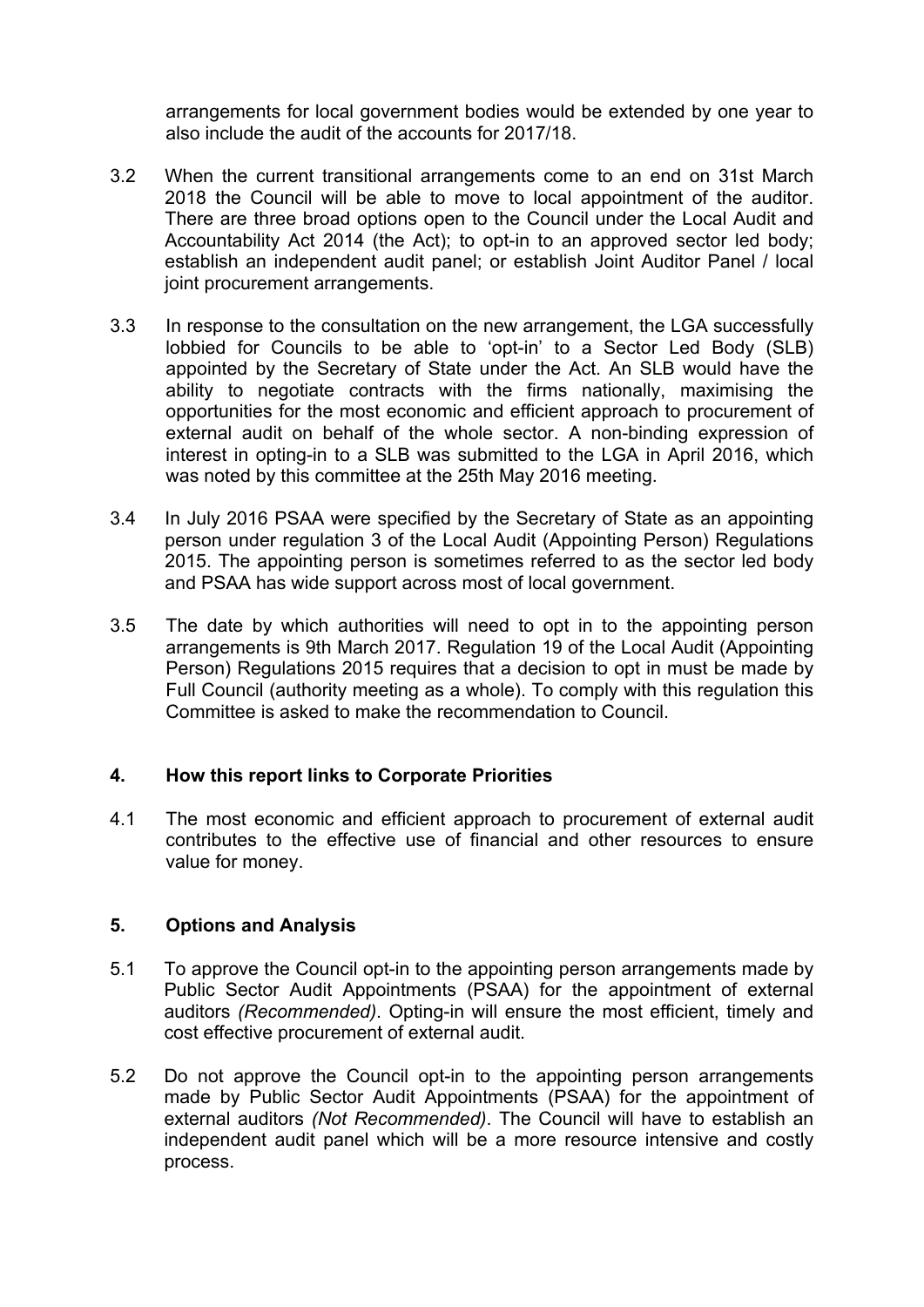### **6. Implications**

- 6.1 Community Safety (Crime and Disorder Act 1998) None
- 6.2 Workforce None
- 6.3 Equality and Diversity/Equality Impact Assessment This report has been prepared in accordance with the Council's Diversity and Equality Policies.
- 6.4 Financial Considerations Current external fees levels are likely to increase when the current contracts end in 2018. Opting-in to a national SLB provides maximum opportunity to limit the extent of any increases by entering in to a large scale collective procurement arrangement and would remove the costs of establishing an auditor panel.
- 6.5 Legal Opting in to the appointing person arrangements made by Public Sector Audit Appointments (PSAA) for the appointment of external auditors will ensure compliance with the Local Audit and Accountability Act 2014.
- 6.6 Sustainability None
- 6.7 Internal and External Consultation None
- 6.8 Risk Assessment

Opting in to the appointing person arrangements made by Public Sector Audit Appointments (PSAA) for the appointment of external auditors by the opt-in deadline will enable successful transition to the new arrangement in a timely and efficient manner. Failing to meet this deadline will result in the far more resource intensive and costly process of establishing an independent Audit Panel.

# **ANDREW P STOKES Executive Director (Transformation) & Chief Finance Officer**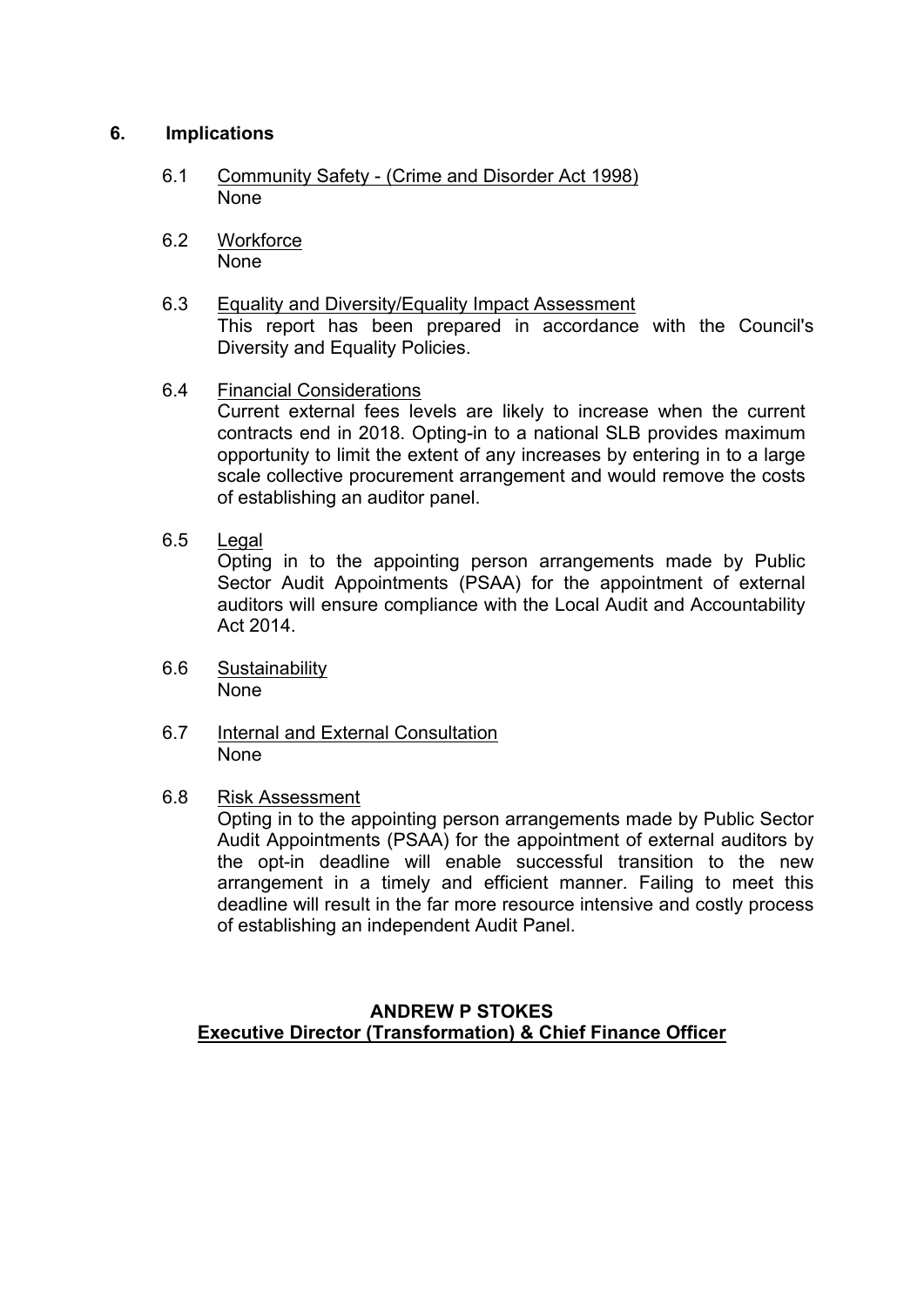**Web Links and Background Papers** Local Audit and Accountability Act 2014

PSAA Invitation to opt into the national scheme for auditor appointments October 2016

PSAA Prospectus August 2016

Buxton Town Hall **Andrew P Stokes** 

#### **Location Contact details**

Executive Director (Transformation) & Chief Finance Officer Tel: (01538) 395622 e-mail: [andrew.stokes@staffsmoorlands.gov.uk](mailto:andrew.stokes@staffsmoorlands.gov.uk)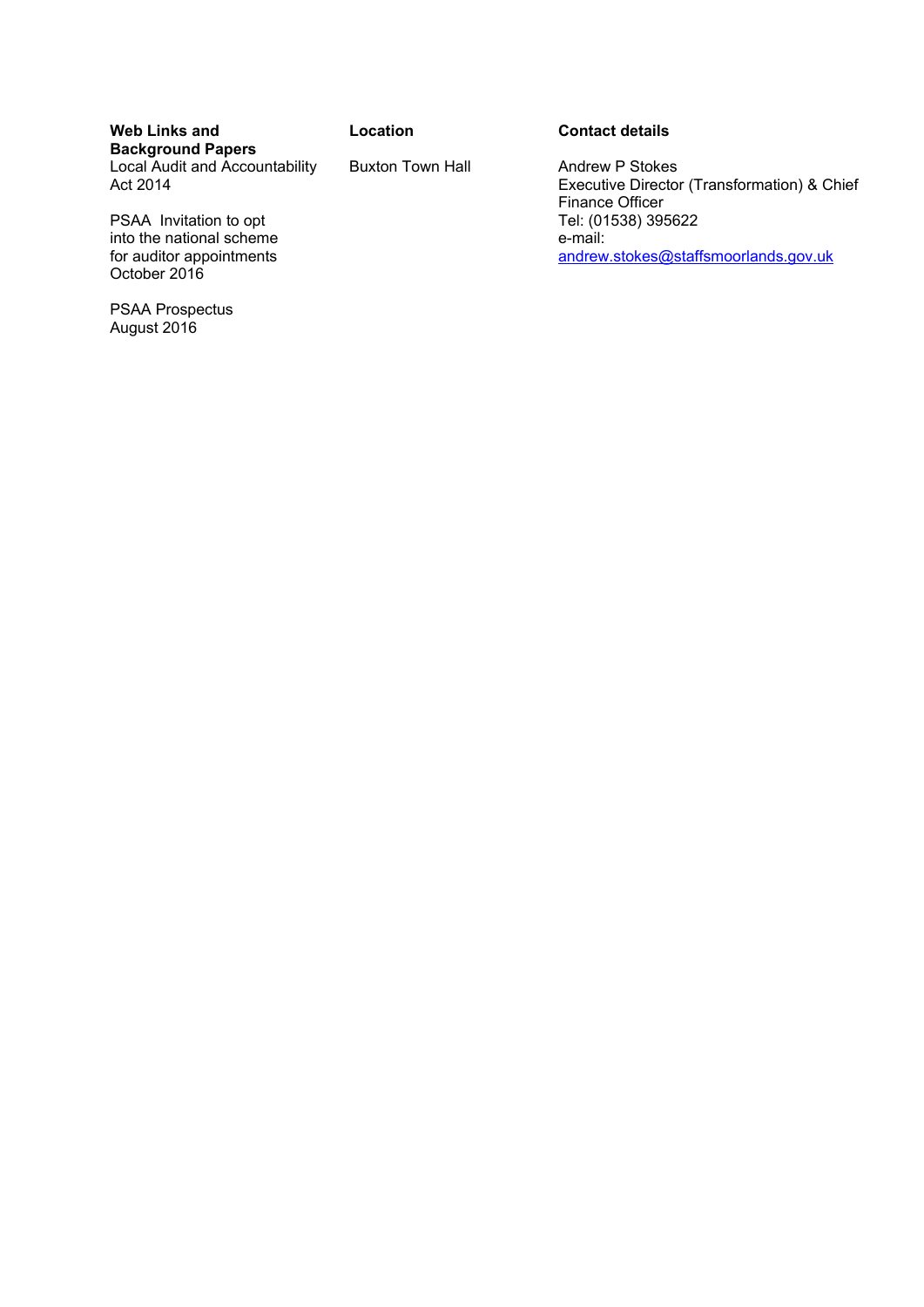# **7. Background and Detail**

- 7.1 As part of closing the Audit Commission the Government novated external audit contracts to PSAA on 1 April 2015. The audits were due to expire following conclusion of the audits of the 2016/17 accounts, but could be extended for a period of up to three years by PSAA, subject to approval from the Department for Communities and Local Government (DCLG).
- 7.2 In October 2015 the Secretary of State confirmed that the transitional provisions would be amended to allow an extension of the contracts for a period of one year. This meant that for the audit of the 2018/19 accounts it would be necessary for authorities to either undertake their own procurements or to opt in to the appointed person regime.
- 7.3 There was a degree of uncertainty around the appointed person regime until July 2016 when PSAA were specified by the Secretary of State as an appointing person under regulation 3 of the Local Audit (Appointing Person) Regulations 2015. The appointing person is sometimes referred to as the sector led body and PSAA has wide support across most of local government. PSAA was originally established to operate the transitional arrangements following the closure of the Audit Commission and is a company owned by the Local Government Association's Improvement and Development Agency (IDeA).

# **8. Options for local appointment of External Auditors**

- 8.1 Under the legislation each Local Authority has 3 options:
	- Option 1 Opt in to an approved sector led body (SLB) to be specified by DCLG to act as the Appointing Person on behalf of opted in Local Authorities.
	- Option 2 To establish an independent Audit Panel. The Panel must be made up of a majority of wholly independent members and must be chaired by an independent member.
	- Option 3 Establish a joint Auditor Panel to carry out the function on behalf of two or more bodies.
- 8.2 Councillors will recall that a report was submitted to this Committee at the 25th May 2016 meeting which set out the advantages and disadvantages of these 3 options. The Committee noted the decision to submit a non-binding expression of interest in opting-in to the Local Government Association (LGA) sector-led body approach to the procurement of future external audit contracts (Option 1).
- 8.3 The main advantages under Option 1 of using PSAA are set out in its prospectus and are copied below; these can also be viewed as the disadvantages if the Council was to decide to undertake its own procurement. Further information is contained within the Opt-in Letter and Appendix (**Appendix 1**).